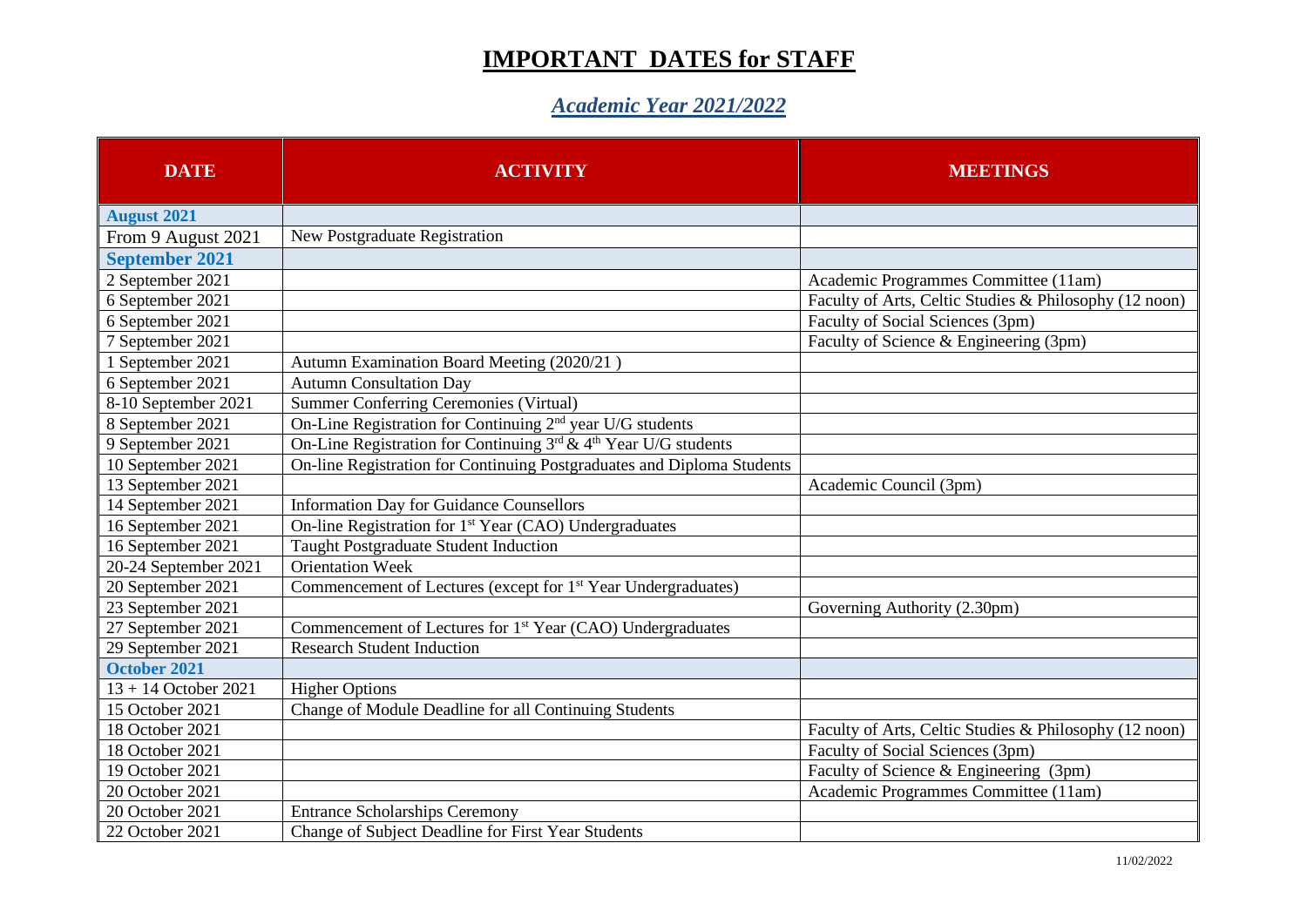| 25-29 October 2021      | <b>Study Week</b>                                                      |                                                        |
|-------------------------|------------------------------------------------------------------------|--------------------------------------------------------|
| $27 + 28$ October 2021  | Autumn Conferring Ceremonies (Virtual)                                 |                                                        |
| 31 October 2021         | Registration Deadline for Research Modules (Semester 1)                |                                                        |
| 31 October 2021         | Deadline to withdraw from studies without losing "Free Fee Status" for |                                                        |
|                         | following year                                                         |                                                        |
| <b>November 2021</b>    |                                                                        |                                                        |
| 1 November 2021         | PAC applications open                                                  |                                                        |
| 1 November 2021         |                                                                        | Academic Council (3pm)                                 |
| 10 November 2021        | November Examination Board                                             |                                                        |
| 11 November 2021        |                                                                        | Governing Authority (2.30pm)                           |
| 22 November 2021        |                                                                        | Faculty of Arts, Celtic Studies & Philosophy (12 noon) |
| 22 November 2021        |                                                                        | Faculty of Social Sciences (3pm)                       |
| 23 November 2021        |                                                                        | Faculty of Science & Engineering (3pm)                 |
| 24 November 2021        |                                                                        | Academic Programmes Committee (11am)                   |
| $26 + 27$ November 2021 | Open Days                                                              |                                                        |
| <b>December 2021</b>    |                                                                        |                                                        |
| 6 December 2021         |                                                                        | Academic Council (3pm)                                 |
| 13 - 17 December 2021   | Last week of lectures for First Semester                               |                                                        |
| 15 December 2021        |                                                                        | Academic Programmes Committee (11am)                   |
| 15 December 2021        |                                                                        | Governing Authority (4 pm)                             |
| $20 - 31$ December 2021 | Christmas Vacation (students)                                          |                                                        |
| <b>January 2022</b>     |                                                                        |                                                        |
| $3 - 6$ January 2022    | Study period                                                           |                                                        |
| 7 January 2022          | January examinations commence                                          |                                                        |
| 12 January 2022         | <b>CAO</b> Information Evening                                         |                                                        |
| 17 January 2022         |                                                                        | Faculty of Arts, Celtic Studies & Philosophy (2pm)     |
| 17 January 2022         |                                                                        | Faculty of Social Sciences (3.30pm)                    |
| 18 January 2022         |                                                                        | Faculty of Science & Engineering (2pm)                 |
| 19 January 2022         |                                                                        | Academic Programmes Committee (11am)                   |
| $24 - 28$ January 2022  | <b>Inter Semester Break</b>                                            |                                                        |
| 31 January 2022         | Deadline for withdrawing from studies and retain 50% "Free Fee Status" |                                                        |
| 31 January 2022         | Registration deadline for Research Modules (Semester 2)                |                                                        |
| 31 January 2022         | Start of Lectures - Second Semester                                    | Academic Council (3pm)                                 |
| <b>February 2022</b>    |                                                                        |                                                        |
| 10 February 2022        |                                                                        | Governing Authority (2.30pm)                           |
| <b>TBC</b>              | Prizes and Award Ceremonies                                            |                                                        |
| Mid-February 2022       | Academic Database open (allowing Departments to update programme       |                                                        |
|                         | structures, module descriptors and module learning outcomes)           |                                                        |
| 11 February 2022        | Deadline for Change of 2 <sup>nd</sup> Semester Modules                |                                                        |